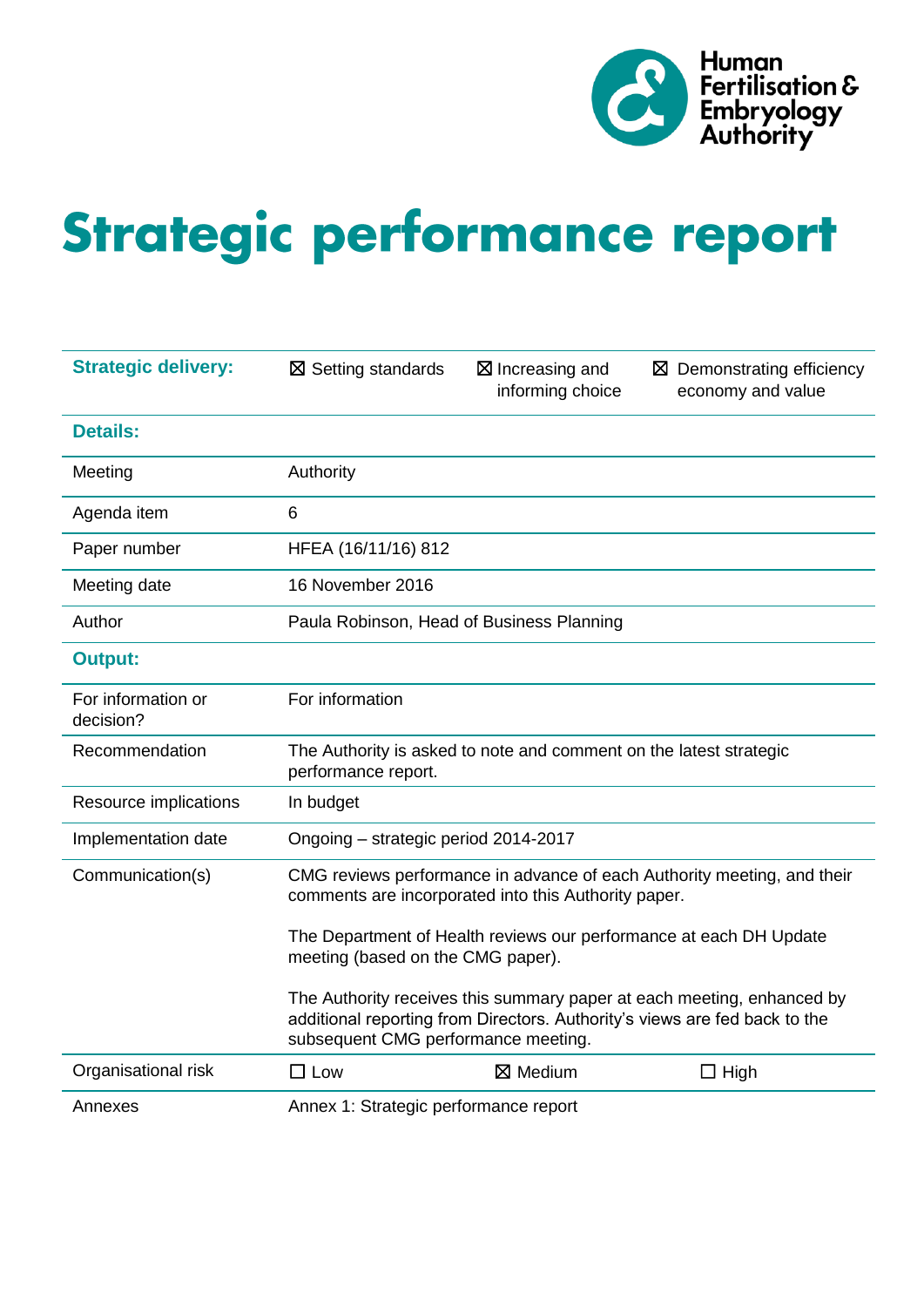#### 1. **Introduction**

- **1.1.** The attached paper summarises the main performance indicators, following discussion by the Corporate Management Group (CMG) at its October performance meeting.
- **1.2.** The data relates to the position at the end of September 2016.
- 1.3. Overall performance is good, and we are making good progress towards our strategic aims.

#### **Recommendation**  $2.$

2.1. The Authority is asked to note the latest strategic performance report.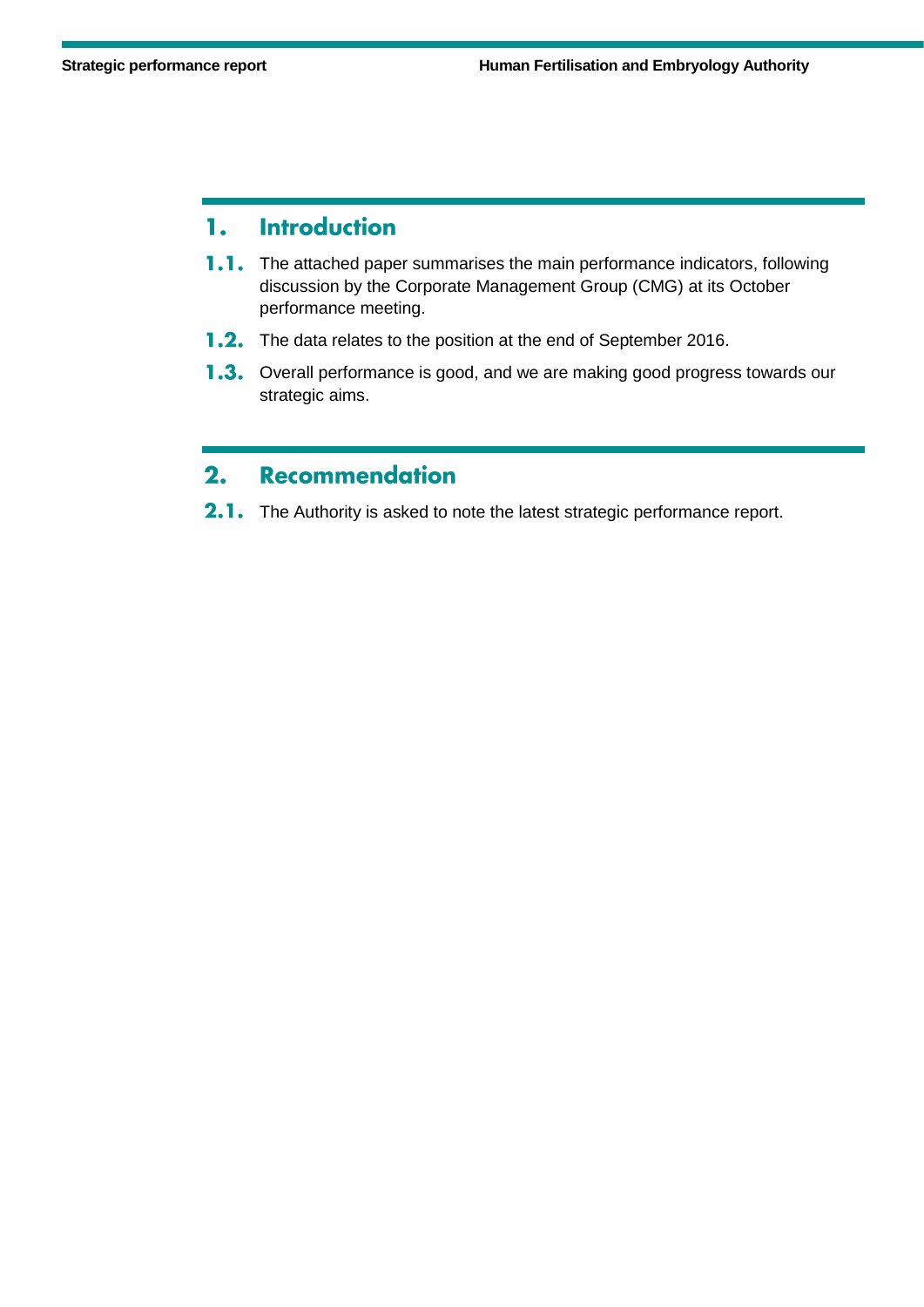## **HFEA strategic performance scorecard**

**Annex A** 

#### **1. Summary section**

#### **Dashboard – September data**

**26**

**21**

**8**

**1**

**7**

Apr May Jun Jul Aug Sep

 $\Box$  Total critical + major  $\Box$  Critical  $\Box$  Major

**Strategic delivery totaliser**  (see overleaf for more detail)



**Setting standards: critical and major recommendations on inspection**

**33**

**36**

**Increasing and informing choice: public enquiries received (email)**



Regarding public enquiries, we intend to analyse the themes and trends, and review this at the next Corporate Management Group Performance meeting.

**1 1 3 5**

 $\Omega$ 

10

20

**18**

**16 <sup>17</sup> <sup>15</sup>**

30

40



#### **Overall performance - all indicators: Efficiency, economy and value: Budget status: cumulative surplus/(deficit)**

**23 22**

**1**



(See RAG status section for detail.)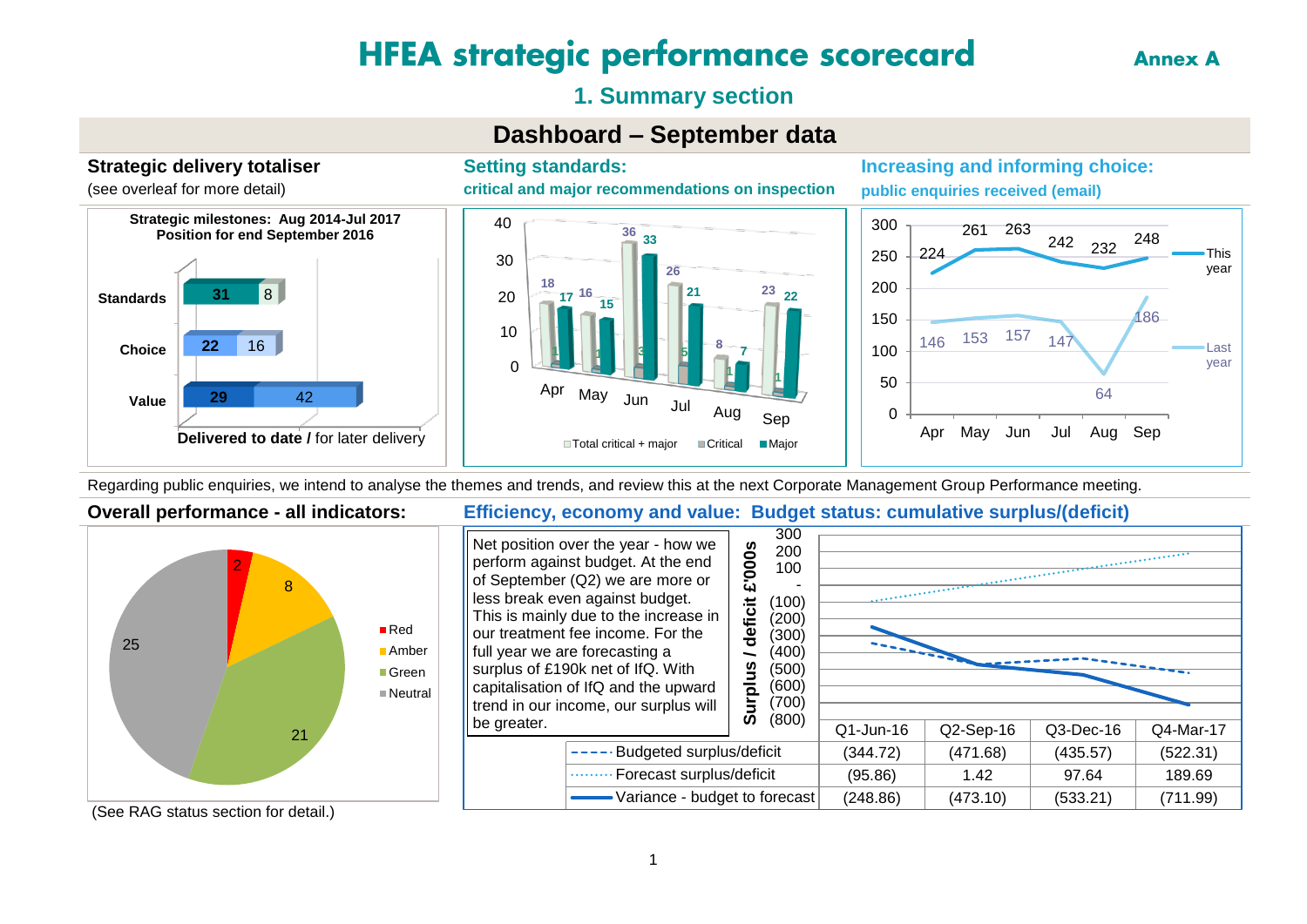#### **Dashboard - Commentary**

#### **Strategic delivery (to end of September) - summary:**





Progress on the Information for Quality Programme, IfQ, has been impeded by a number of issues, including legal challenge, supplier resource restrictions and development complexities during the beta phase of work. This means that a number of the due milestones from July to September have necessarily been deferred to later dates. A new timeline is now in place, which includes new GDS gateway approval dates for each product (the clinic portal and the website). Other milestones have been delivered on time, and the IfQ programme milestones will still be delivered within the overall strategic period, albeit later than first planned. Our staff are working extremely hard to ensure that the beta phase can be completed as soon as possible for both products, and are simultaneously commencing work in earnest on the internal systems and EDI elements of the programme, which together with a second release of the clinic portal, will comprise IfQ release 2 next spring.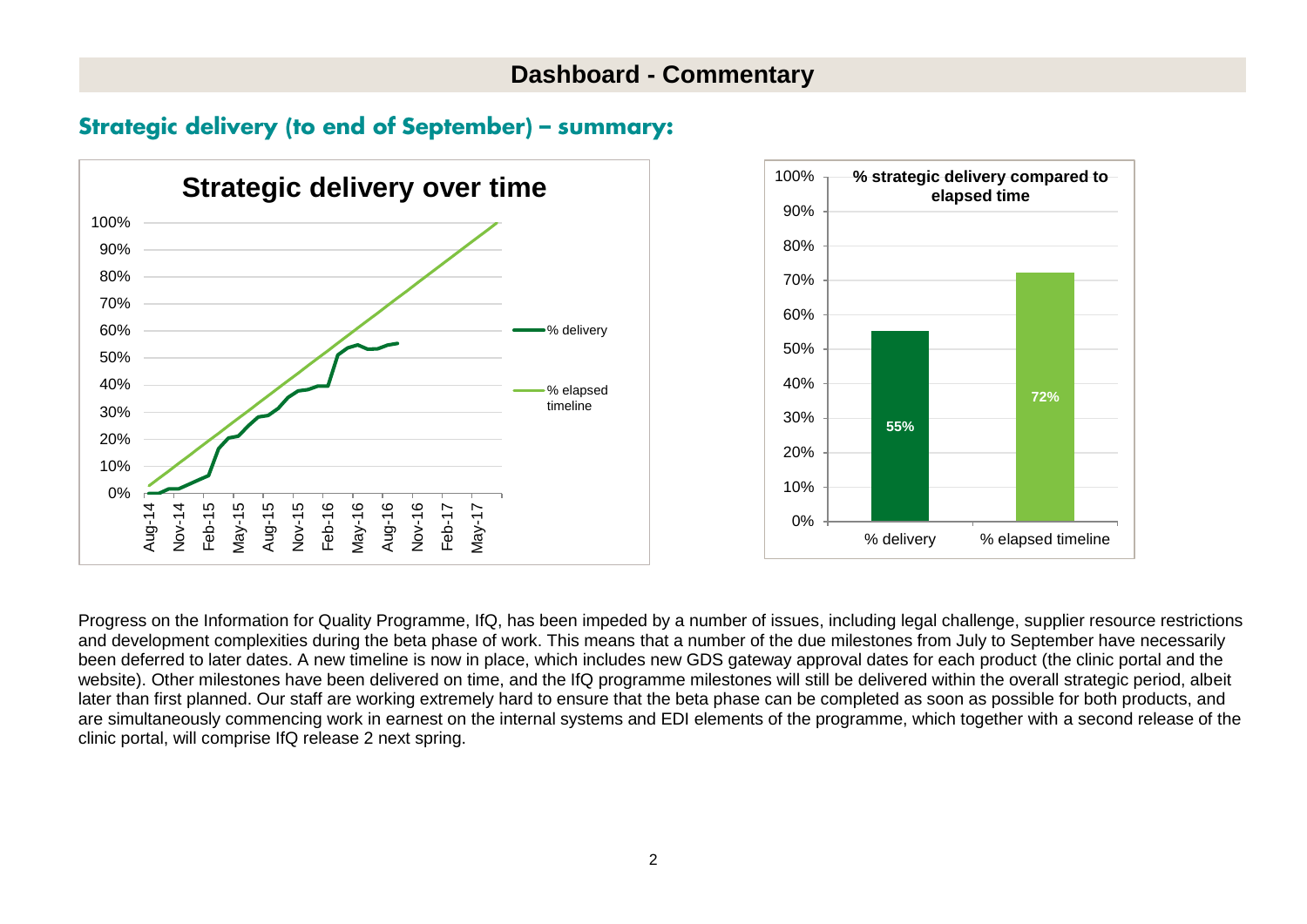### **Strategic delivery in July-September:**

#### **Setting standards**

In July, CMG received a report back from the bi-annual meeting of the EU Competent Authorities, held in June.

In September, the annual set of Compliance reports were delivered to the Authority meeting as planned, incorporating analysis of the latest trends. The areas covered were risk tool alerts and themes, common non-compliances, and incidents.

#### **Increasing and informing choice**

A number of linked milestones have been rescheduled owing to the earlier legal action in relation to the new website. The affected milestones are:

- Delivery of key elements of the new website, including the patient feedback mechanism and the new CaFC design (rescheduled for January 2017)
- Getting the new website design ready for GDS go-live gateway review (rescheduled for late January 2017)
- Live website delivery (rescheduled for February 2017)
- Making better use of website feedback mechanisms, video content and social media integration (a post-live benefit, so this will be rescheduled for February 2017)

We were however still able to finalise our mechanisms for producing and publishing informative and accurate material when new treatment options emerge, working in collaboration with clinics and experts. This information will eventually allow patients to be better informed and better placed to deal with treatment issues and decisions. We will regularly publish information about new treatment options on the new website, once it goes live, and we have established mechanisms via SCAAC to enable this. Our existing information about available treatments has also been rewritten and expanded for the new website.

#### **Efficiency, economy and value**

There were five IfQ milestones originally due in this area for July, all of which were delayed. These are:

- Go-live GDS gateway review of release one of the clinic portal this has been rearranged for November, following some resource loss into the website side of the programme and some technical development difficulties leading to additional problem-solving being necessary during public beta.
- Delivery of live release one of the clinic portal this should now take place in early December, following our GDS gateway assessment in November.
- Go-live GDS gateway review of the new website and CaFC this has been rescheduled for late January.
- Delivery of the completed new CaFC functionality this has been deferred to February, following on from our go-live GDS review.
- Completion of data migration trial load one this was delayed by resource diversions within the team, but was subsequently completed in September.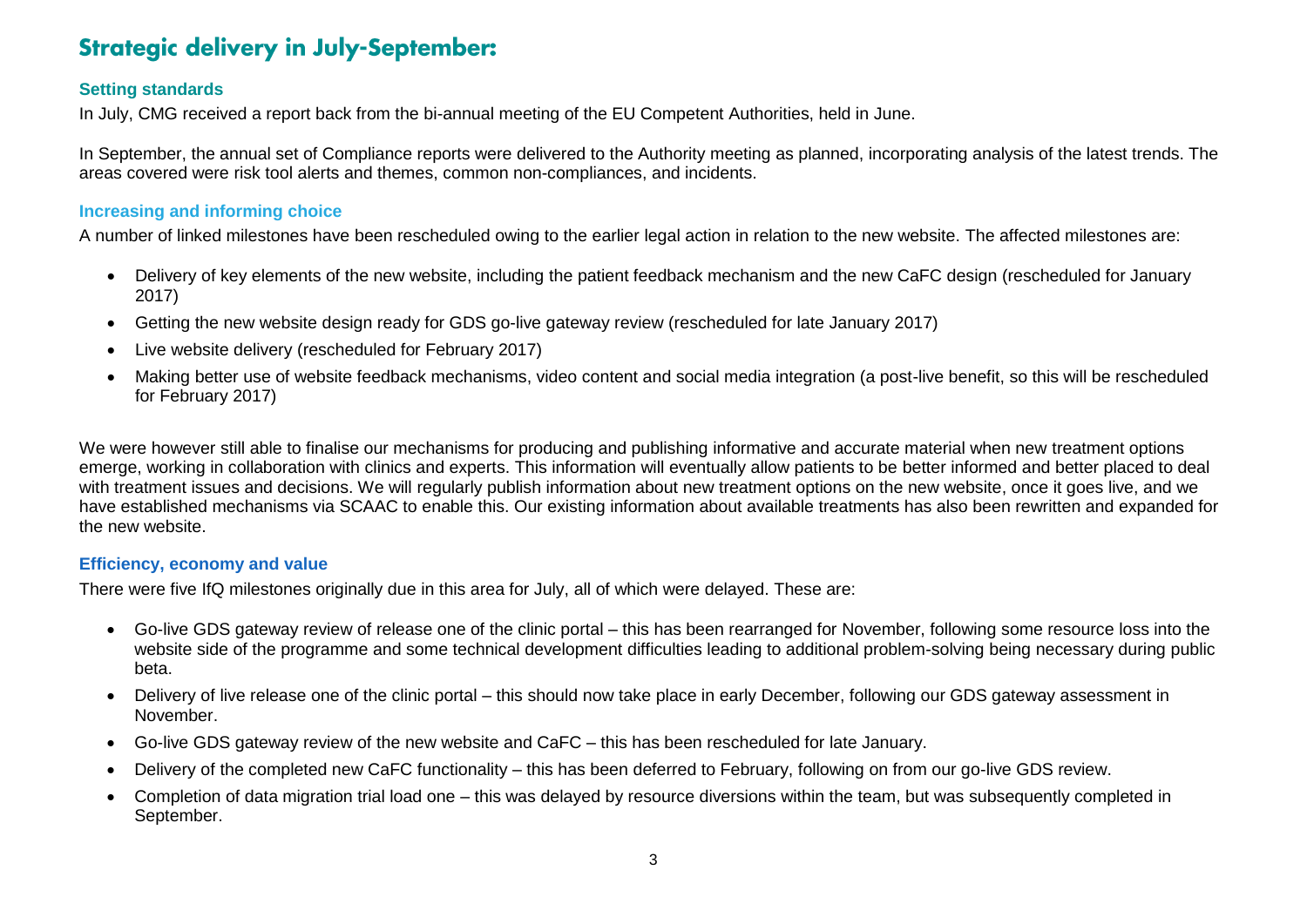In August, both the clinic portal and website were able to enter the public beta phase, following a successful GDS gateway review. Two milestones that were due in September will now follow later, owing to the delays referenced above. These are the completion of trial loads and cleansing in the lead up to data migration, and delivery of key Register elements to achieve our goals for better data quality, including a successful migration to the new Register.

#### Red/amber/green status of performance indicators - September 2016

The two red key performance indicators (KPIs) shown in the 'overall status - performance indicators' pie chart on the dashboard both relate to an unavoidable delay in finalising the minutes for one particular set of Committee items.

No projects were on a red risk rating in July-September.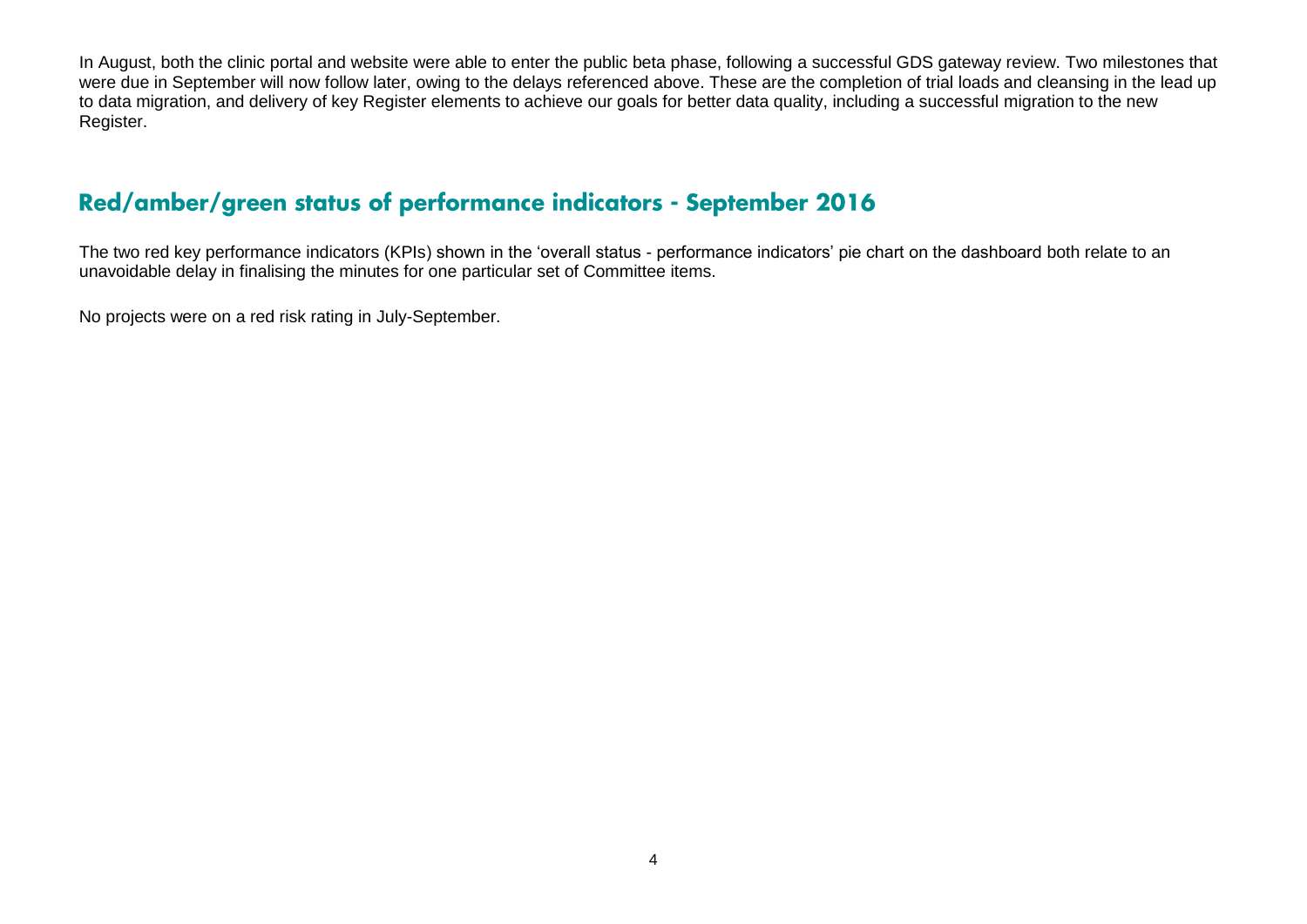#### **Budget status - September data**

The dashboard shows the overall surplus/deficit position. The graphs below show how the surplus or deficit has arisen. These figures are updated quarterly, approximately one month after the end of each quarter.



This graph shows our budgeted (planned) income including grant-in-aid (GIA) compared to actuals and our best forecast for the remaining 6 months (2 quarters).

As of month six (September 2016) we have exceeded our budgeted income by £409k. We continue to monitor this and review our treatment fees to ensure there are no surprises in store.



This graph is the second component that makes up the surplus/deficit. This includes costs relating to IfQ, although they are being funded from reserves and will be transferred to the balance sheet at year end.

At the end of Q2 we have conducted further review of our costs and have held meetings with Directorates to ensure we have the most up to date information with regards future business and in particular costs for IfQ which are included. There is a £400k difference between the budgeted expenditure and our forecast. This is largely due to an increase in legal costs and IfQ.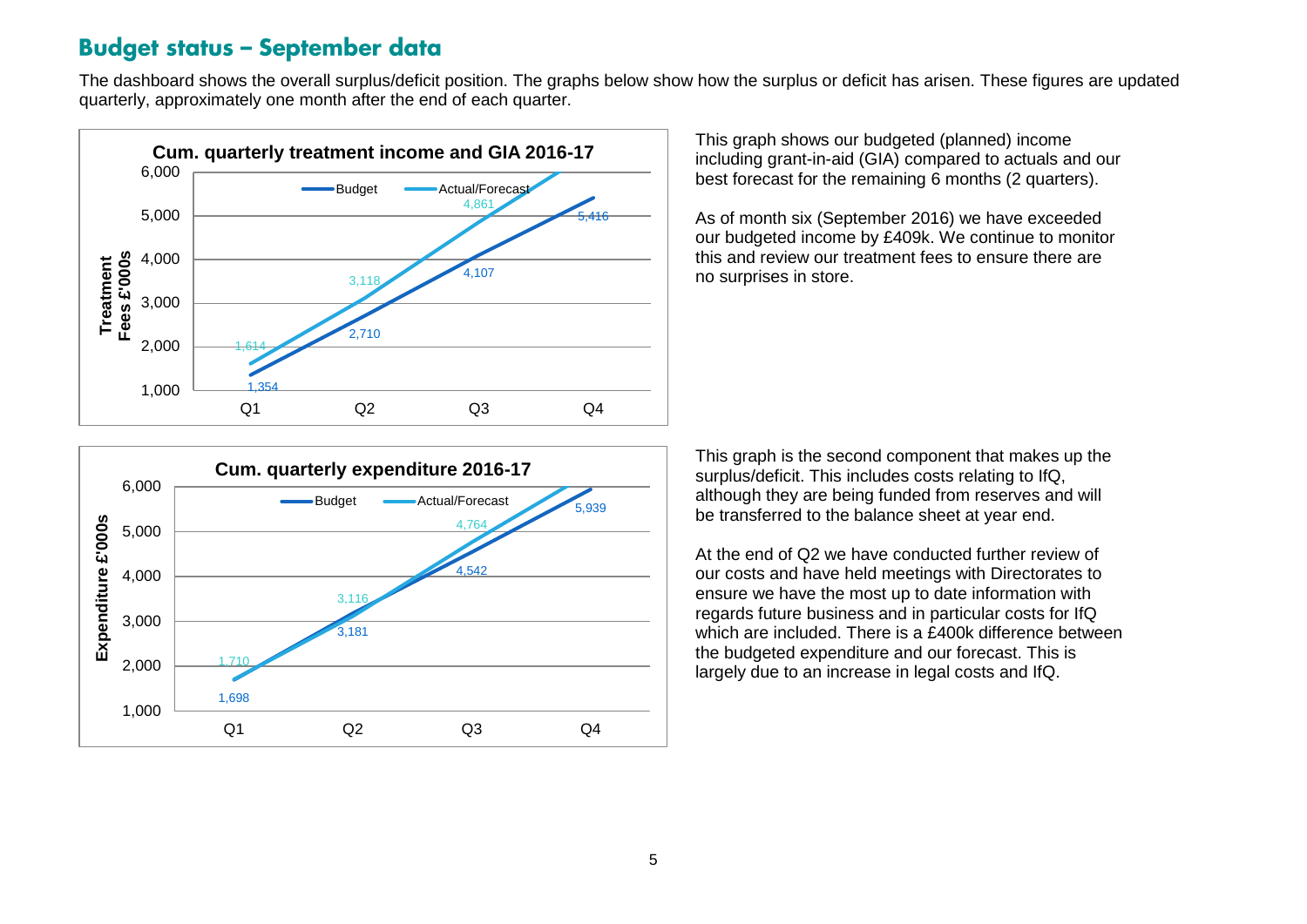#### **Quality and safety of care**

As agreed previously, the following items are most meaningful when reported on an annual basis and will continue to be presented to the Authority each year in September:

- number of risk tool alerts (and themes)
- common non-compliances (by type)
- incidents report (and themes).

The following figures and graphs were run on 21 October 2016.

#### **ESET split by private/NHS:**

eSET

eSET

eSET

eSET



#### **Graph: eSet % trends NHS/private:**

**Explanatory text:** Showing the total of all reported IVF treatment forms and counting those that the clinics recorded as eSET

From February 2016 data onwards, we updated this graph to display the relative percentages of eSET for NHS and privately funded cycles, rather than the percentage of all treatments as was previously shown. This relative approach gives a clearer picture, given that the number of overall cycles completed in the private sector is significantly higher than the number of NHS cycles. We have retained the raw figures in the table, so that the 'all treatment' numbers can still be seen as well.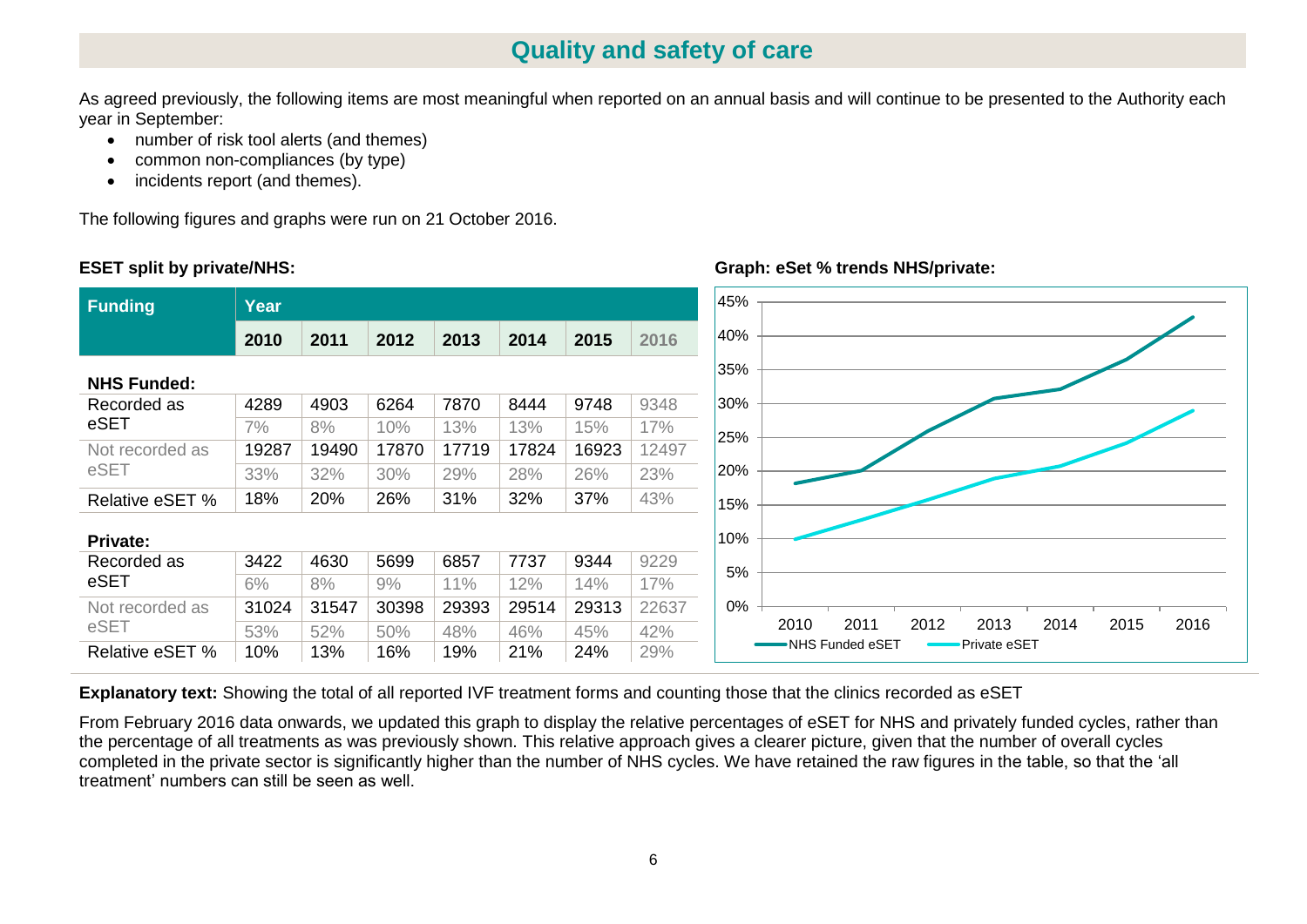**Unfiltered success rates as % - pregnancies (rather than outcomes, since this provides a better real-time picture):**

| <b>Years</b> | <b>All cycles</b> | <b>Pregnancies</b> | <b>Pregnancy rate %</b> |
|--------------|-------------------|--------------------|-------------------------|
| 2010         | 58022             | 16112              | 27.77                   |
| 2011         | 60571             | 16897              | 27.90                   |
| 2012         | 60231             | 17455              | 28.98                   |
| 2013         | 61839             | 18652              | 30.16                   |
| 2014         | 63519             | 19876              | 31.29                   |
| 2015         | 65328             | 20653              | 31.61                   |
| 2016         | 53712             | 14515              | 27.02                   |

**Graph showing the pregnancy rate over recent years:**



**Explanatory text:** Looking at all IVF treatment forms, and providing a count of pregnancies - as recorded on the early outcome form.

2016 figures are in grey since there is always a lag in reporting pregnancies, which means that the figure will not be fully representative until early 2017.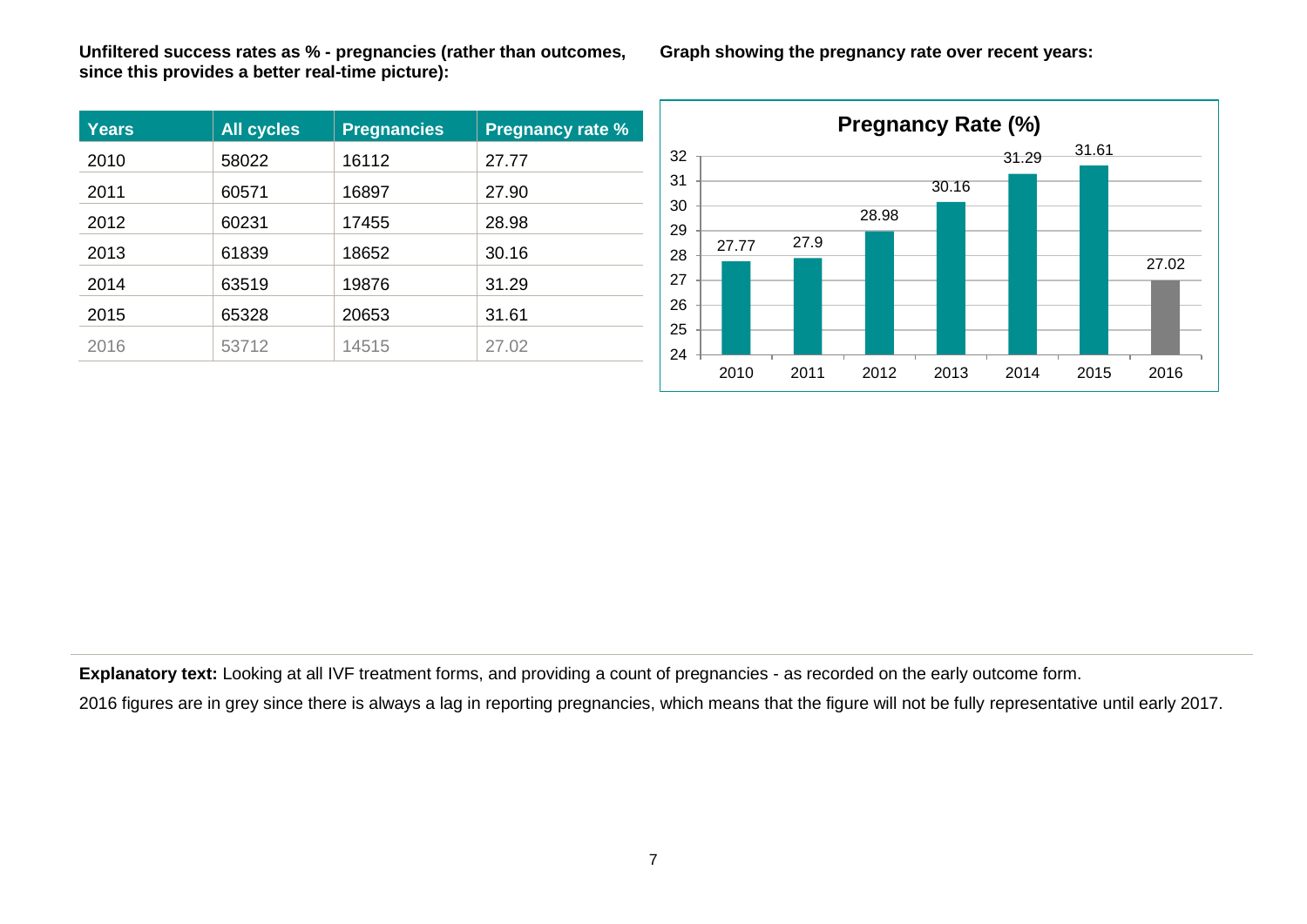#### **2. Indicator section**

#### **Key performance and volume indicators – September data:**



**Setting standards: improving the lifelong experience for donors, donor-conceived people, patients using donor conception, and their wider families.**



<sup>1</sup> Blue dashed line in graphs = KPI target level. This line may be invisible when performance and target are identical (eg, 100%).

<sup>2</sup> Direction in which we are trying to drive performance. (Are we aiming to exceed, equal, or stay beneath this particular KPI target?)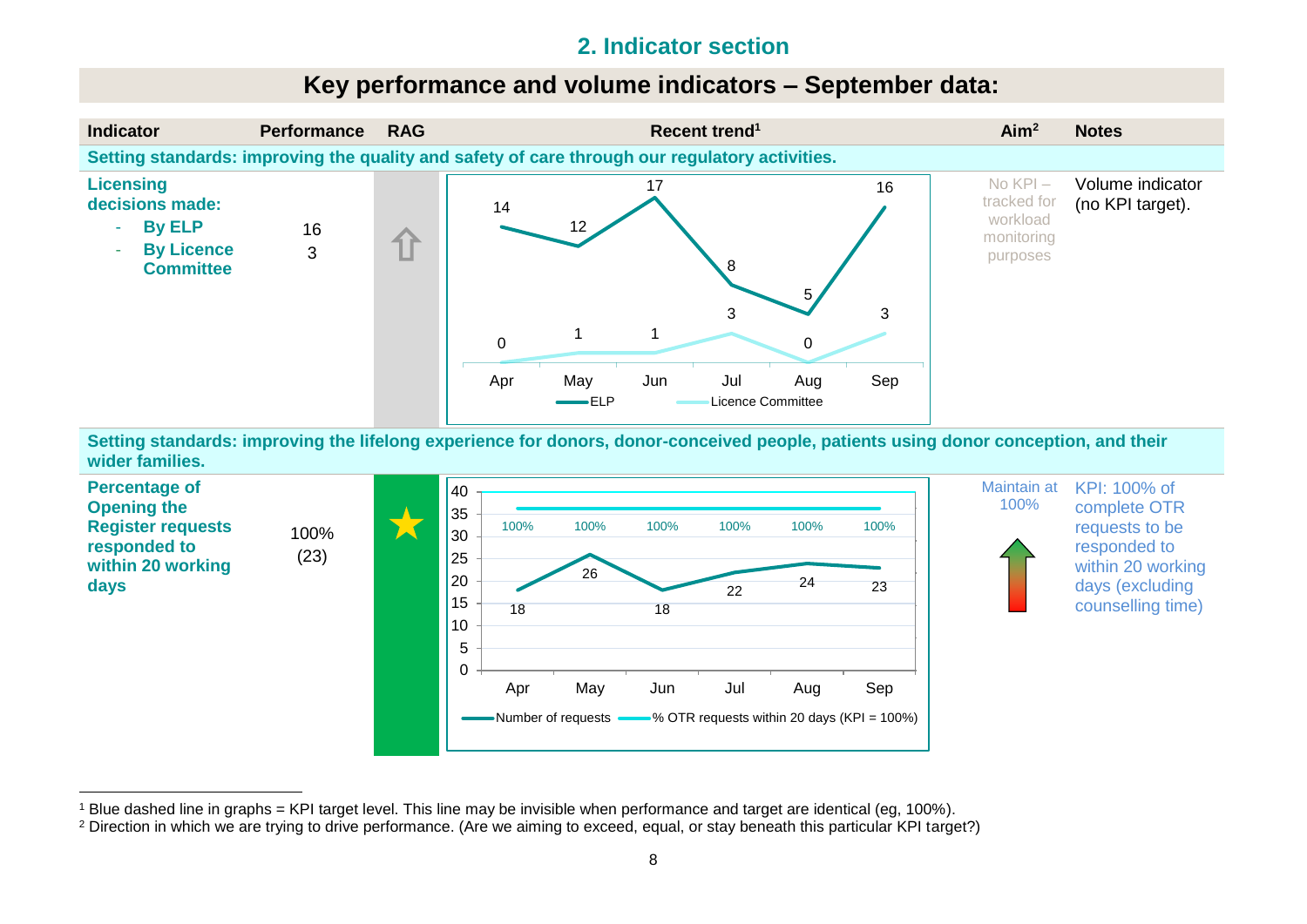#### **Indicator Performance RAG Recent trend<sup>1</sup> Aim<sup>2</sup> Notes Increasing and informing choice: using the data in the Register of Treatments to improve outcomes and research.**

See graphs focused on quality of treatment outcomes – above.



**taken for the whole licensing process, from the day of inspection to the decision being communicated to the centre.**

days



Maintain at 70wd or less

9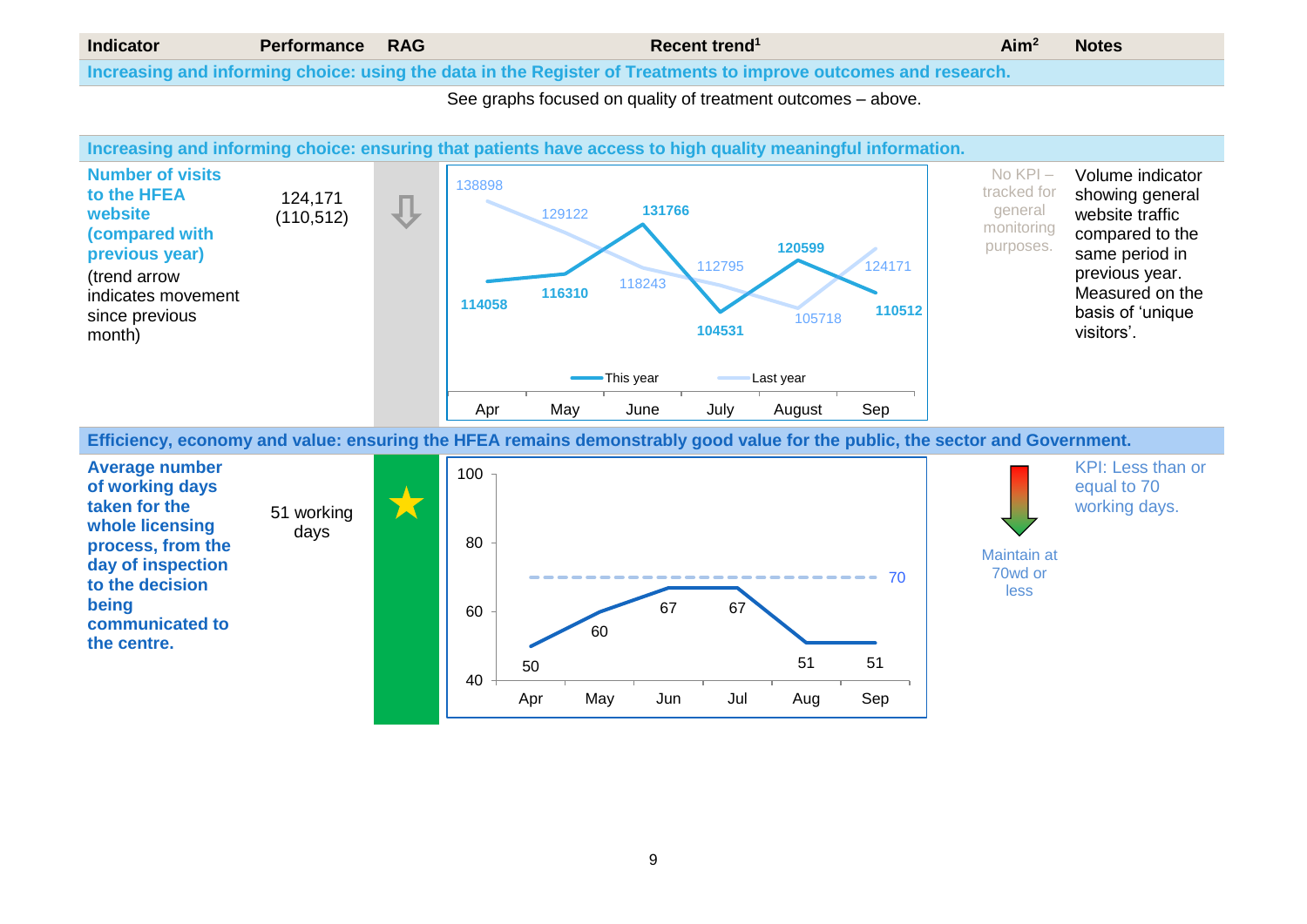

**Commentary:** Performance dropped below the target due to two complex applications falling outside the KPI in May and June 2016. In each case this was due to the committee deferring the items in order to obtain additional legal advice on the 'significant risk' test. In August it was necessary to rearrange one of the committee dates, resulting in one item exceeding the KPI.

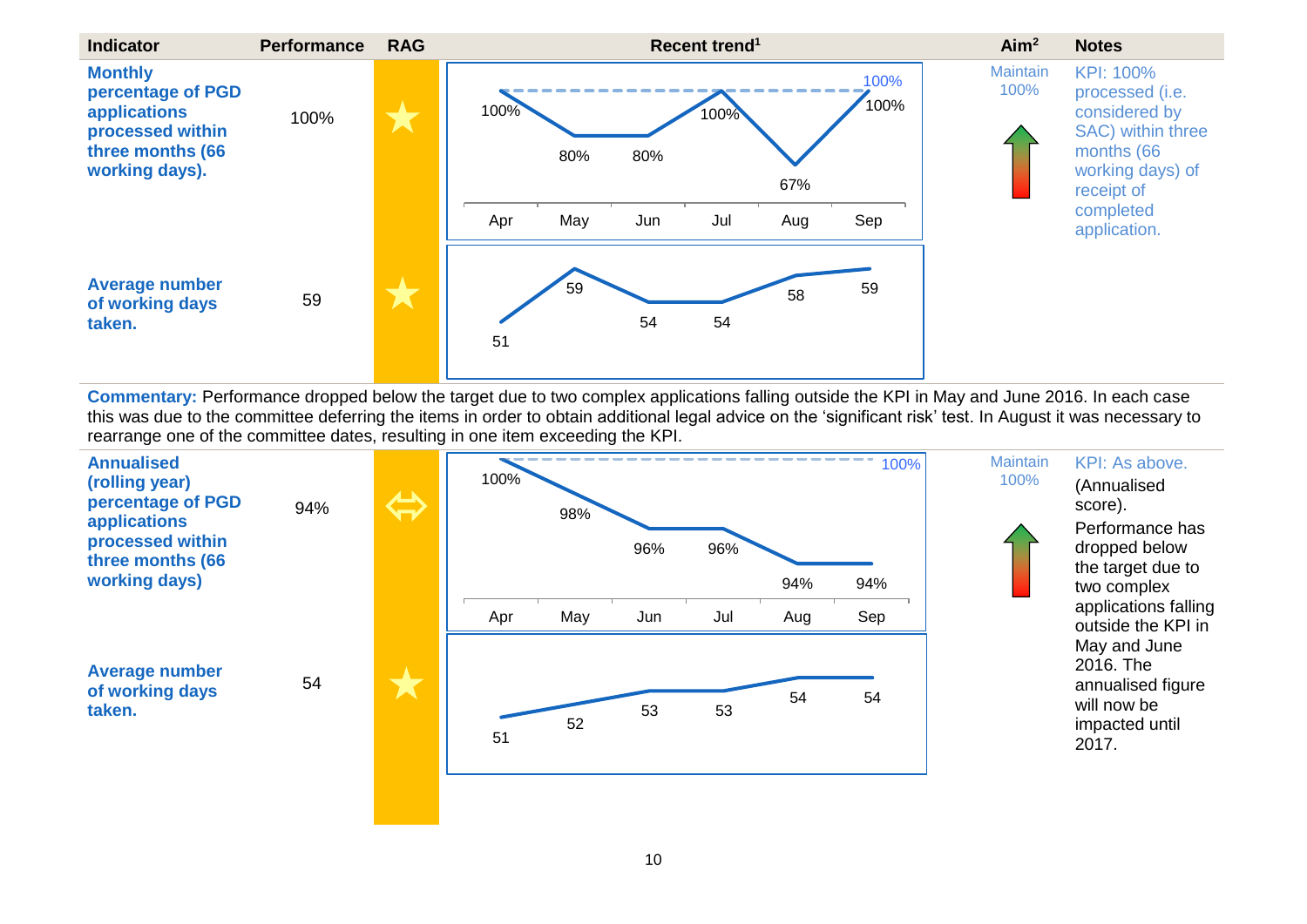

**Commentary:** Although there have not been mitochondria related requests to report over the last few months, it is likely that interest in mitochondria will increase once more shortly, once the report of the most recent expert panel scientific review is published. The recent lull in PQs was due to the Parliamentary recess.

**Number of Freedom of Information (FOI), Environmental Information Regulations (EIR) requests and Data Protection Act (DPA) requests** 



Volume indicator. There does not appear to be any trend or predictability in the volume or focus of our FOI (and other) requests.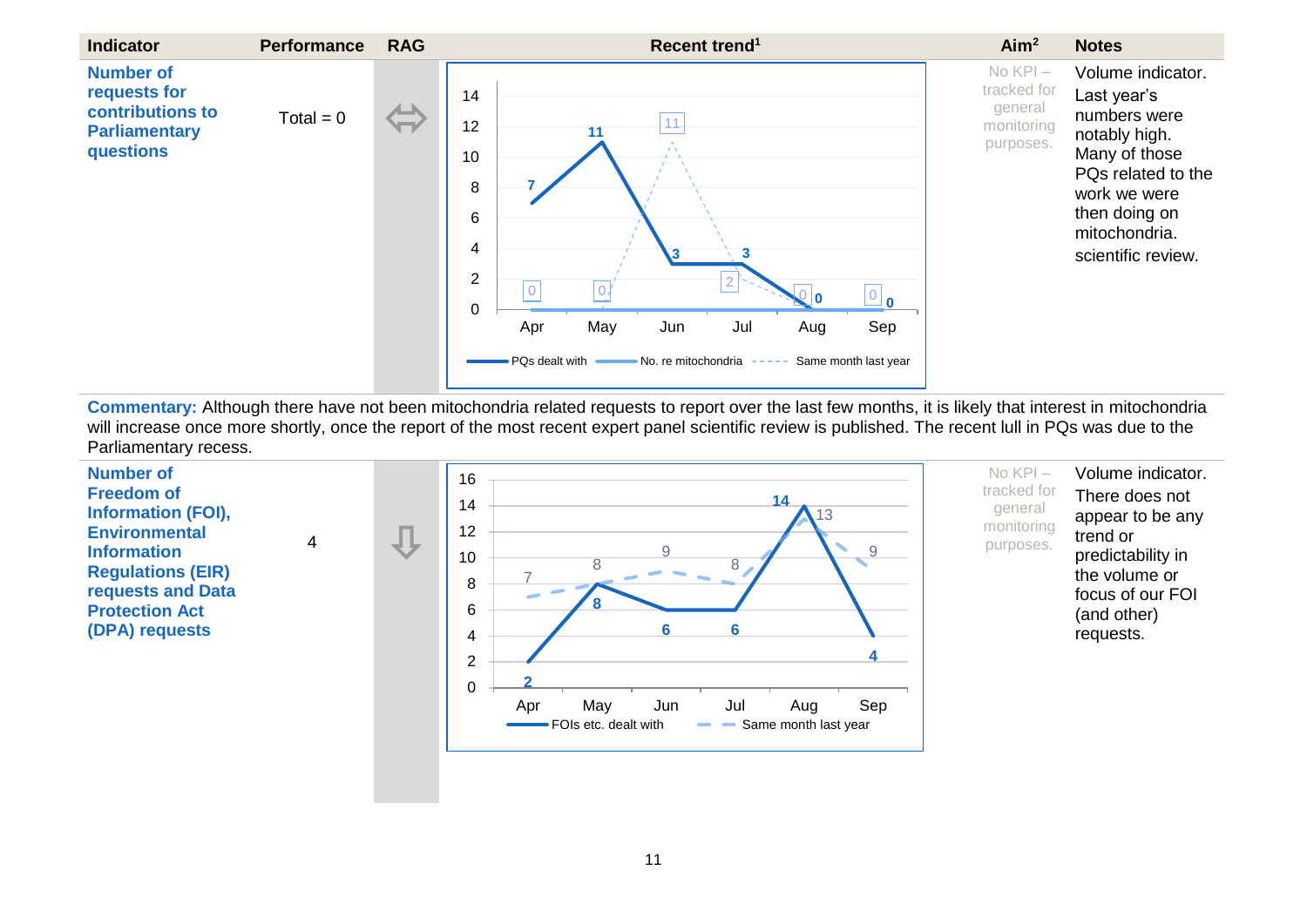

**Commentary:** In July, increased supplier activities contributed to an 11% reduction in the bank balance. However August saw an increase, owing mainly to successful chasing of debts over 60 days. The increase in September resulted again from debt chasing, and also from moneys received from grant in aid.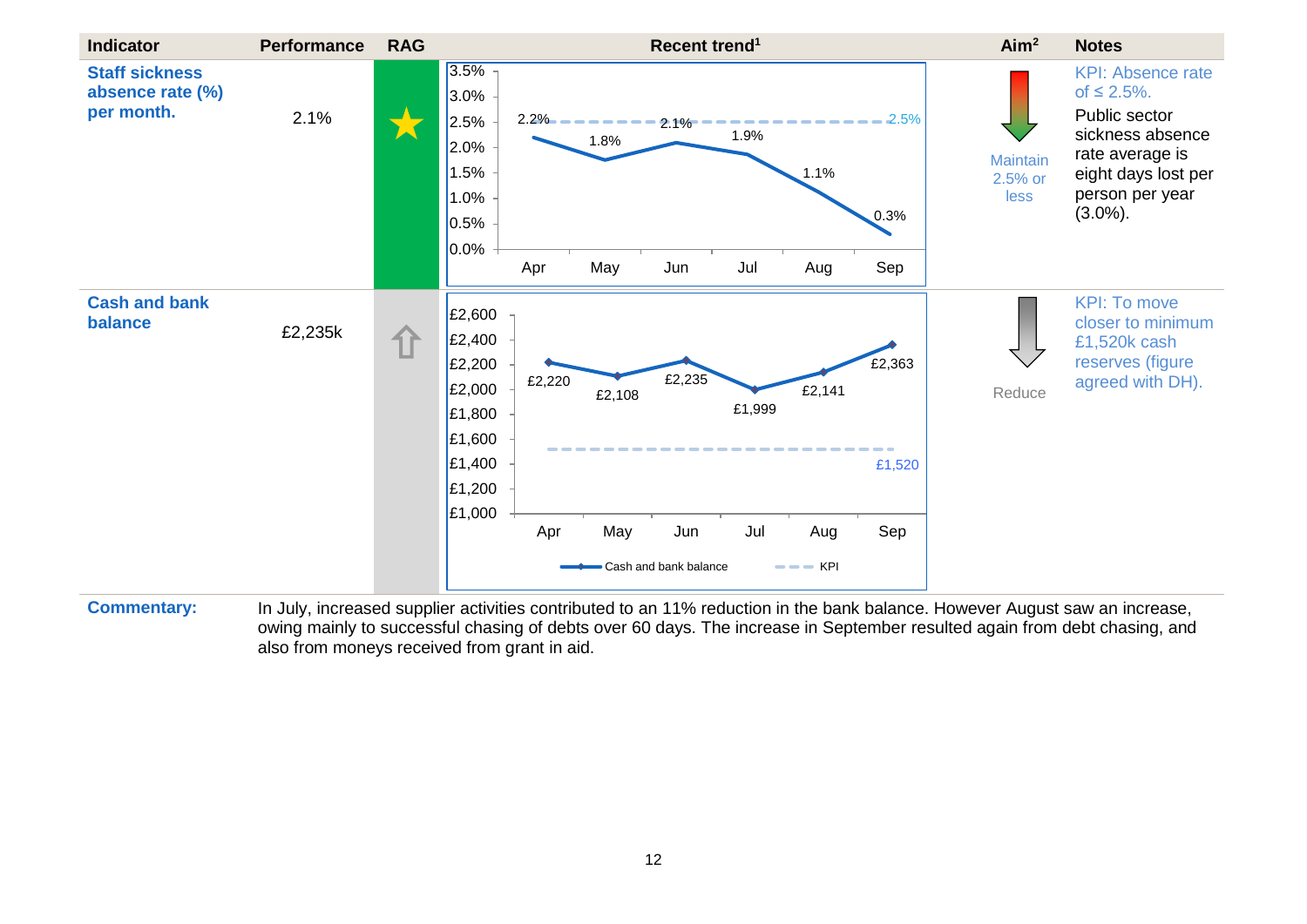| <b>Indicator</b>  | <b>Performance</b><br><b>RAG</b>                       | Recent trend <sup>1</sup>    |                     |                     |                          | Aim <sup>2</sup> | <b>Notes</b>     |              |  |  |  |  |
|-------------------|--------------------------------------------------------|------------------------------|---------------------|---------------------|--------------------------|------------------|------------------|--------------|--|--|--|--|
| <b>Management</b> | <b>Management accounts: September 2016:</b>            |                              |                     |                     |                          |                  |                  |              |  |  |  |  |
| accounts:         | <b>Income &amp; Expenditure Account</b>                | <b>Sep-2016</b>              |                     |                     |                          |                  |                  |              |  |  |  |  |
|                   | <b>Accounting Period</b>                               | Period 6 16-17               |                     |                     |                          |                  |                  |              |  |  |  |  |
|                   | <b>Cost Centre Name</b>                                | <b>All Cost Centres</b>      |                     |                     |                          |                  |                  |              |  |  |  |  |
|                   | <b>Department Name</b>                                 | <b>All Departments</b>       |                     |                     |                          |                  |                  |              |  |  |  |  |
|                   |                                                        |                              | <b>Year to Date</b> |                     |                          |                  | <b>Full Year</b> |              |  |  |  |  |
|                   |                                                        |                              |                     | Variance % Variance |                          |                  |                  |              |  |  |  |  |
|                   |                                                        | <b>Actual YTD Budget YTD</b> |                     | <b>YTD</b>          | <b>YTD</b>               | Forecast         | <b>Budget</b>    | Variance     |  |  |  |  |
|                   |                                                        | £                            | £                   | £                   | %                        | £                | £                | £            |  |  |  |  |
|                   | Grant-in-aid                                           | 469                          | 469                 | $\overline{a}$      | $\overline{\phantom{a}}$ | 933              | 938              | (5)          |  |  |  |  |
|                   | Licence Fees                                           | 2,647                        | 2,238               | 410                 | 18                       | 5,572            | 4,472            | 1,100        |  |  |  |  |
|                   | Other Income                                           | 2                            | 3                   | (1)                 | (23)                     | 6                | 6                |              |  |  |  |  |
|                   | Total Income                                           | 3,119                        | 2,710               | 409                 | 15                       | 6,511            | 5,416            | 1,095        |  |  |  |  |
|                   | Revenue Costs - Charged to Expenditure                 |                              |                     |                     |                          |                  |                  |              |  |  |  |  |
|                   | Salaries (excluding Authority)                         | 1,330                        | 1,345               | 15                  | (1)                      | 2,653            | 2,679            | (26)         |  |  |  |  |
|                   | <b>Shared Services</b>                                 | 42                           | 44                  | $\overline{2}$      | (4)                      | 61               | 81               | (19)         |  |  |  |  |
|                   | <b>Employer's NI Contributions</b>                     | 131                          | 124                 | (7)                 | 6                        | 268              | 247              | 21           |  |  |  |  |
|                   | Employer's Pension Contribution                        | 281                          | 287                 | 6                   | (2)                      | 572              | 573              | (1)          |  |  |  |  |
|                   | Authority salaries inc. NI Contributions               | 73                           | 73                  | (0)                 | $\mathbf{1}$             | 146              | 146              | $\mathbf{1}$ |  |  |  |  |
|                   | <b>Temporary Staff costs</b>                           | 65                           |                     | (65)                |                          | 111              |                  | 111          |  |  |  |  |
|                   | <b>Other Staff Costs</b>                               | 119                          | 123                 | 8                   | (7)                      | 249              | 265              | (16)         |  |  |  |  |
|                   | Other Authority/Committee costs                        | 132                          | 151                 | 19                  | (13)                     | 293              | 301              | (8)          |  |  |  |  |
|                   | Other Compliance Costs                                 | $\overline{7}$               | 15                  | 9                   | (57)                     | 20               | 28               | (7)          |  |  |  |  |
|                   | Other Strategy Costs                                   | 25                           | 45                  | 20                  | (45)                     | 133              | 142              | (9)          |  |  |  |  |
|                   | Facilities Costs incl non-cash                         | 244                          | 266                 | 22                  | (8)                      | 483              | 488              | (4)          |  |  |  |  |
|                   | <b>IT costs Costs</b>                                  | 57                           | 46                  | (11)                | 23                       | 89               | 93               | (4)          |  |  |  |  |
|                   | <b>Legal Costs</b>                                     | 327                          | 201                 | (125)               | 62                       | 656              | 400              | 256          |  |  |  |  |
|                   | <b>Professional Fees</b>                               | 35                           | 34                  | (2)                 | $\mathbf 5$              | 68               | 67               |              |  |  |  |  |
|                   | <b>Total Revenue Costs</b>                             | 2,867                        | 2,754               | (110)               | 4                        | 5,802            | 5,507            | 294          |  |  |  |  |
|                   | Total Surplus/(Deficit) before Capital & Project costs | 251                          | (44)                | 519                 | 1,177                    | 709              | (90)             | 801          |  |  |  |  |
|                   | IFQ & Other Project Costs - Reserves funded            | 329                          | 472                 | 143                 | (30)                     | 567              | 477              | 90           |  |  |  |  |
|                   | Other Capital Costs                                    | 10                           | 25                  | 15                  | (61)                     | 100              | 100              |              |  |  |  |  |
|                   | <b>TOTAL NET ACTIVITY</b>                              | (88)                         | (541)               | 361                 |                          | 1,377            | 487              | 891          |  |  |  |  |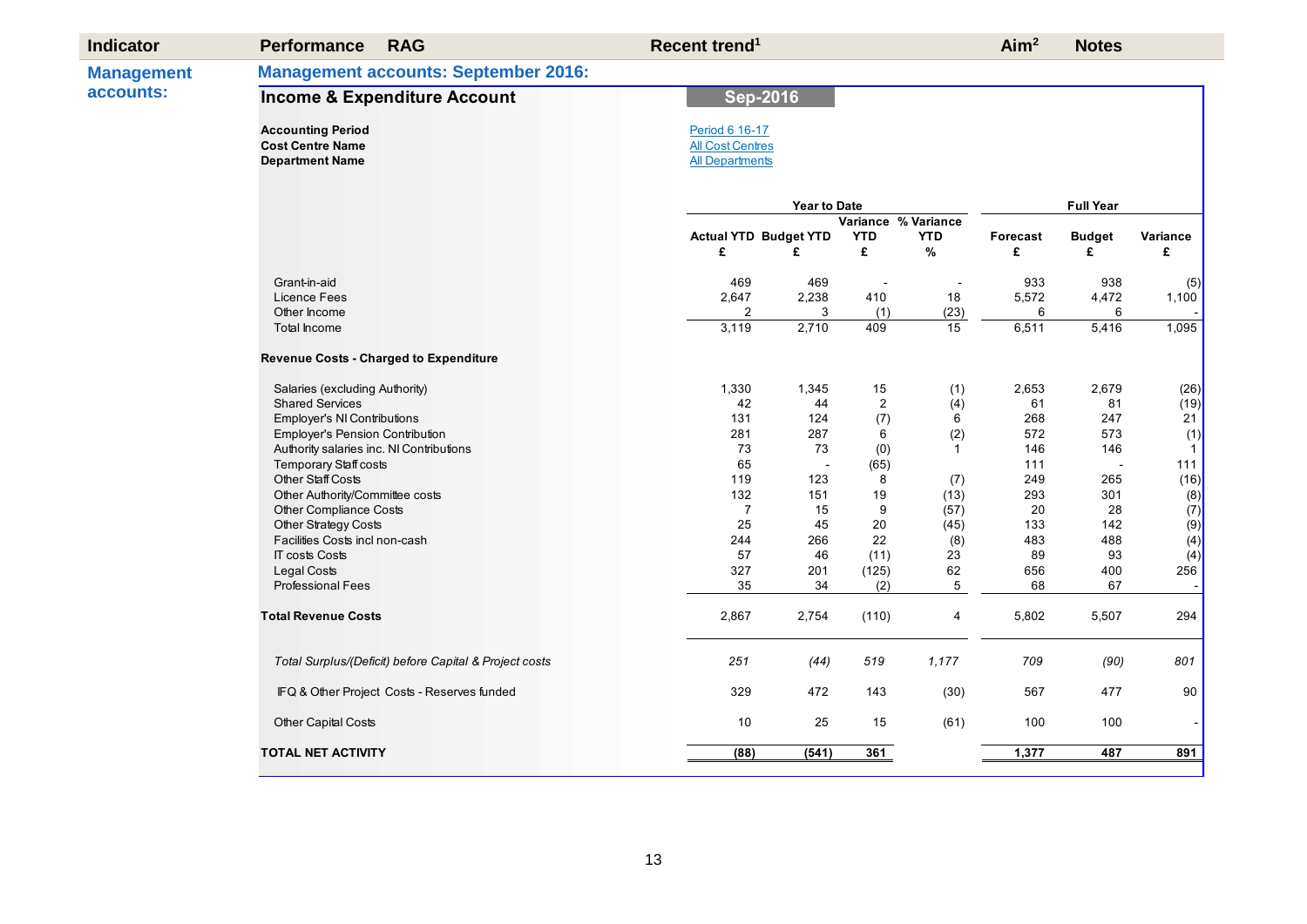| <b>Indicator</b> | <b>Performance</b>          | <b>RAG</b> | Recent trend <sup>1</sup>                                                                                                                                                                                                                                                                                                                                      | Aim <sup>2</sup> | <b>Notes</b> |
|------------------|-----------------------------|------------|----------------------------------------------------------------------------------------------------------------------------------------------------------------------------------------------------------------------------------------------------------------------------------------------------------------------------------------------------------------|------------------|--------------|
|                  |                             |            | <b>Summarised management accounts - commentary September 2016</b>                                                                                                                                                                                                                                                                                              |                  |              |
|                  | <b>Income</b>               |            |                                                                                                                                                                                                                                                                                                                                                                |                  |              |
|                  |                             |            | At the end of Q2 (September), our treatment fee income is up on budget by 18% (£410k), a small increase from the<br>August position. We are also forecasting a significant increase in budget. It is difficult to know how accurate our<br>forecasting is as clinic treatment patterns may change. At present we expect income to exceed £5.5m.                |                  |              |
|                  | <b>Expenditure</b>          |            |                                                                                                                                                                                                                                                                                                                                                                |                  |              |
|                  |                             |            | Expenditure in Q2 is up against budget for the following reasons:                                                                                                                                                                                                                                                                                              |                  |              |
|                  |                             |            | Staff costs are above budget by £15k due to contingent labour (agency staff) costs incurred to back-fill key staff working<br>on the IfQ programme. IT costs for the year-to-date are above budget by £11k due to consumable costs which have<br>increased as a result of both IfQ and business as usual. It is however, difficult to separate these costs.    |                  |              |
|                  |                             |            | Legal costs for the year to date are also above budget by £125k. This is because there were large bills in the month of<br>September and accruals (for the quarter) for further work. The outcomes of cases could mean either that we receive our<br>costs (if we win), which would positively impact on our year end position, or we may incur further costs. |                  |              |
|                  | IfQ and other project costs |            |                                                                                                                                                                                                                                                                                                                                                                |                  |              |
|                  |                             |            | For the year to date, IfQ is showing an underspend against budget by 30% (£142k) and is forecast to overspend by 16%<br>(£90k) at year-end which takes into account extra budget agreed by SMT. We continue to monitor these costs in detail<br>quarterly and liaise with the programme team to ensure all costs are accounted for.                            |                  |              |
|                  |                             |            |                                                                                                                                                                                                                                                                                                                                                                |                  |              |
|                  |                             |            |                                                                                                                                                                                                                                                                                                                                                                |                  |              |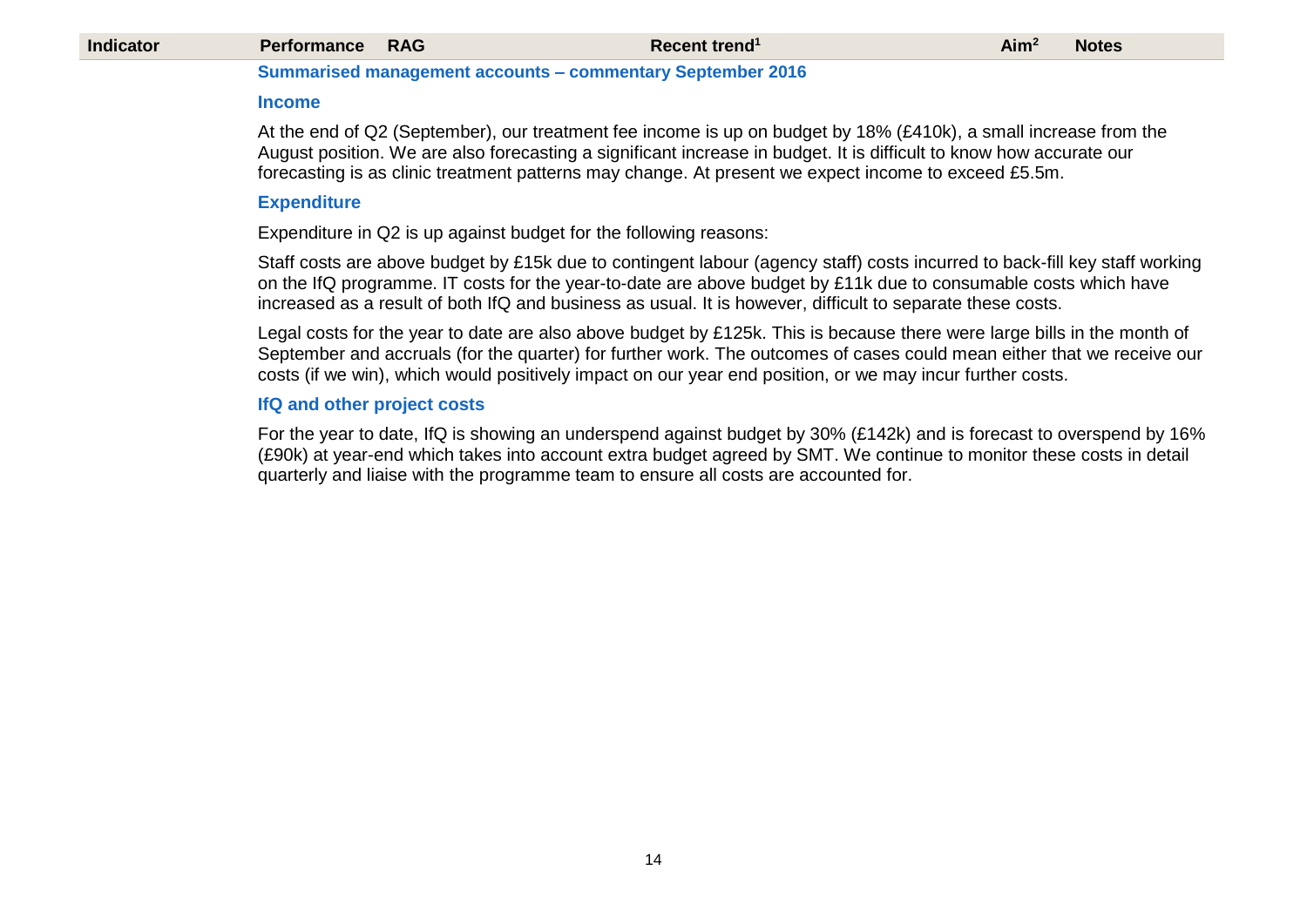| <b>Metric</b>                                                                     | <b>Purpose</b>                            | <b>Latest status:</b>                                                                                                                                                                                                                                                                                                                                                                                                                                                                                   |
|-----------------------------------------------------------------------------------|-------------------------------------------|---------------------------------------------------------------------------------------------------------------------------------------------------------------------------------------------------------------------------------------------------------------------------------------------------------------------------------------------------------------------------------------------------------------------------------------------------------------------------------------------------------|
| <b>MSP</b> health<br>check overall<br>score achieved<br>/ maximum<br>score as a % | Is the<br>programme set<br>up to deliver? | <b>July to September update:</b><br>The MSP health check was completed with the final report circulated to the IfQ programme board.<br>More work is to be scheduled in order to comply with the original health check assurance plan<br>agreed by CMG, especially on the Internal Systems project side.                                                                                                                                                                                                 |
| Timescales: we                                                                    | Is there scope                            | July to September update:                                                                                                                                                                                                                                                                                                                                                                                                                                                                               |
| changed the<br>run?<br>burndown chart<br>showing                                  | creep/over-                               | Both the website and clinic portal have entered the public beta phase. Feedback so far has been<br>great, with bug fixing and changes being addressed and dealt with by the programme team. The<br>work on beta remains to be finished and is delayed as explained earlier in this report.                                                                                                                                                                                                              |
| estimate of<br>work to a chart<br>showing                                         |                                           | Significant delays have occurred across the programme affecting both the end of release one and<br>the start of release two due to difficulties securing RR resources and resource diversions to<br>complete planned work.                                                                                                                                                                                                                                                                              |
| percentage of<br>works complete.                                                  |                                           | Release two work is progressing relatively well, after an initial delay, with the first components of our<br>API and data structure having been made available to EPRS providers on 5 October. Data migration<br>trial load one has been completed and the external supplier to provide assurance on the Register<br>migration has been contracted.                                                                                                                                                     |
|                                                                                   |                                           | The internal systems project team managed to address and overcome some serious blockages in<br>order to progress the completion of the portal. This has also impacted on the timeline but the<br>achieved work remains positive overall.                                                                                                                                                                                                                                                                |
|                                                                                   |                                           | The charts below provide weighted data on the work completed for both website and portal. The<br>data includes all the features completed on each project for front end, back end design and API<br>related work. The weighting takes into consideration the level of complexity for each feature to<br>calculate the percentage complete. It should be noted that each is completed by the product team<br>for that product, so there is no objective comparator between the two $-$ for this measure. |
|                                                                                   | remaining                                 |                                                                                                                                                                                                                                                                                                                                                                                                                                                                                                         |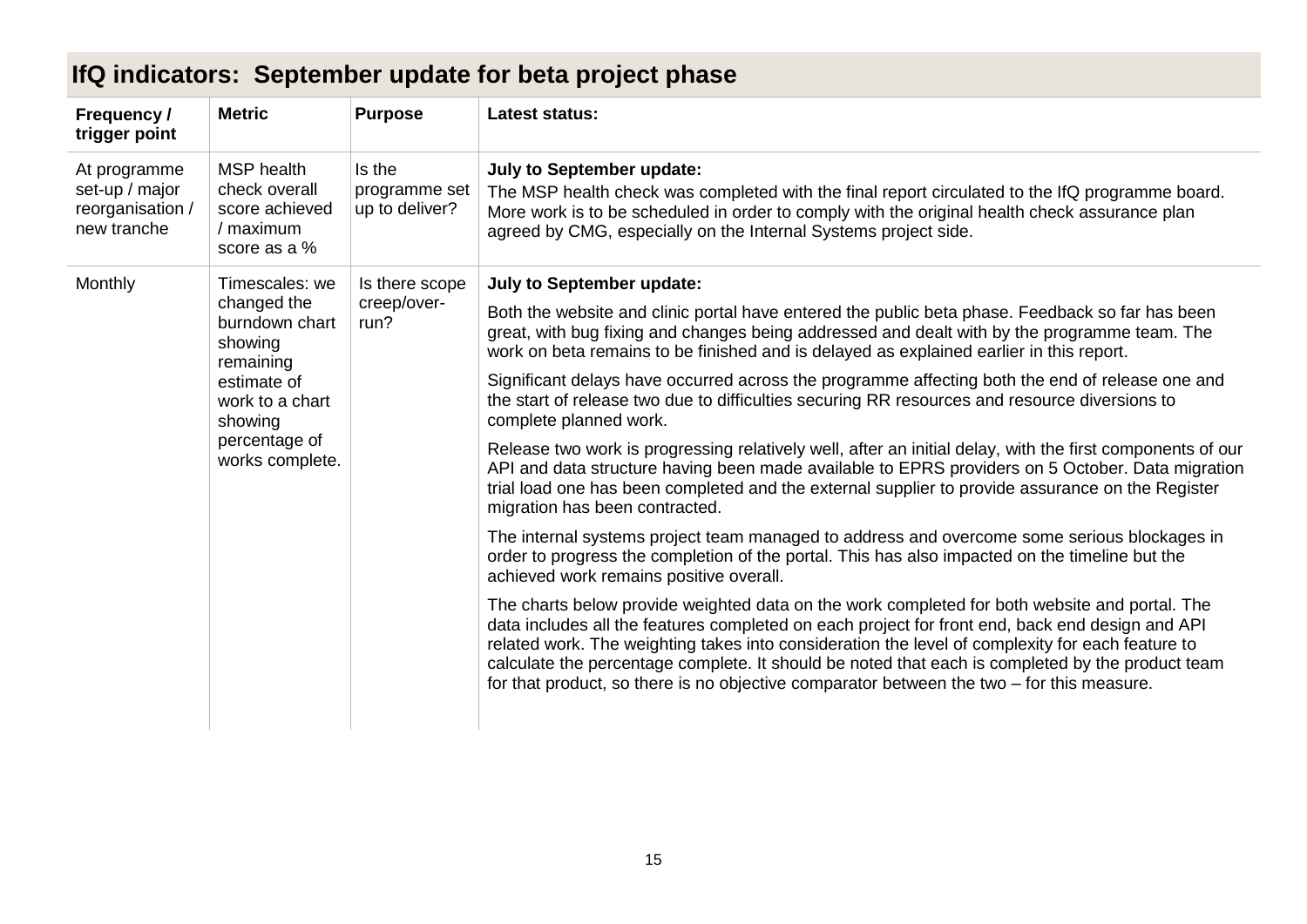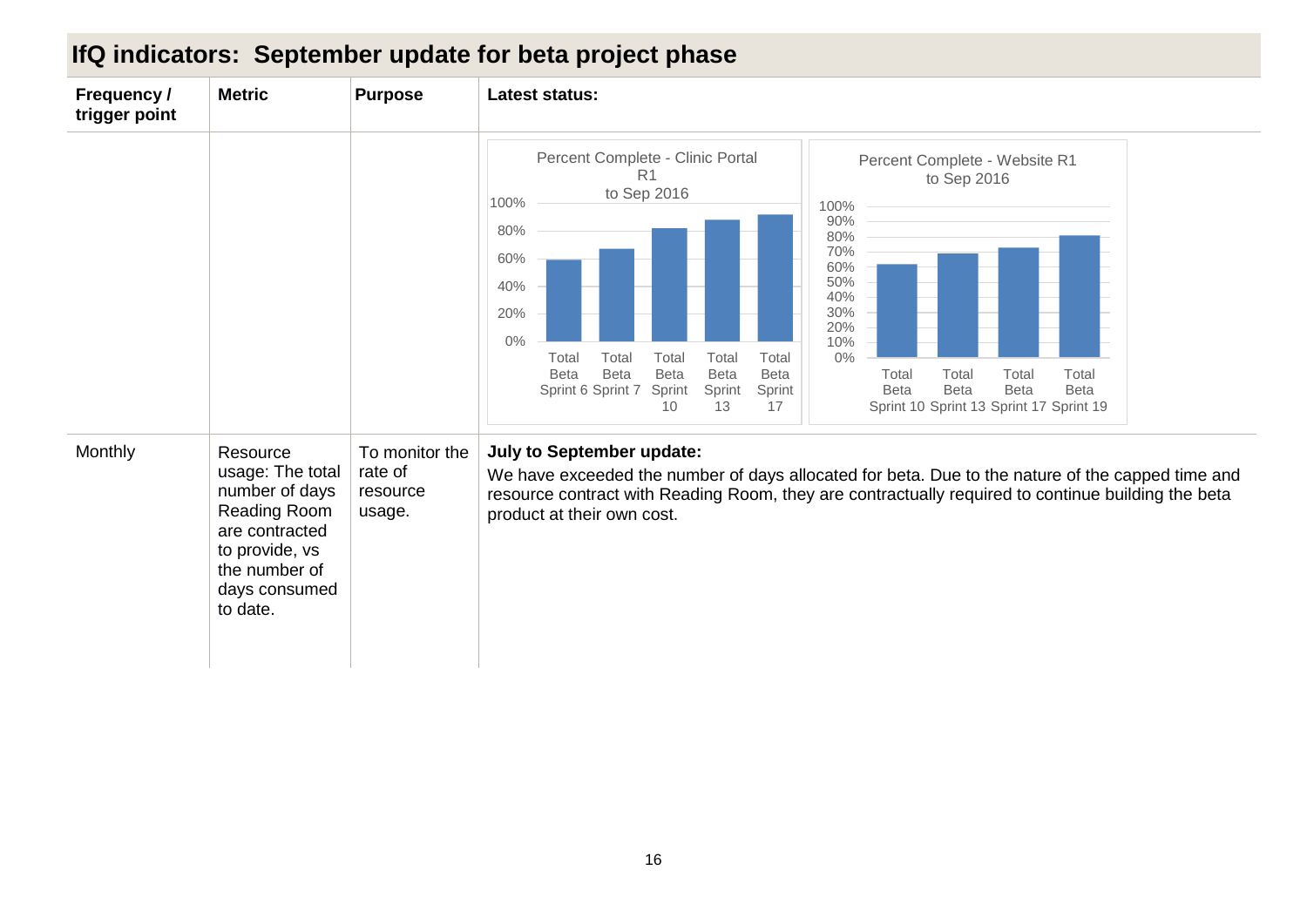| Frequency /<br>trigger point | <b>Metric</b>                                                               | <b>Purpose</b>                                         | <b>Latest status:</b> |                                  |                                                                                                              |                                      |                                                                        |        |        |                                                                                                                                                                                                                                                                                                                                                                                                                                                                                                                 |
|------------------------------|-----------------------------------------------------------------------------|--------------------------------------------------------|-----------------------|----------------------------------|--------------------------------------------------------------------------------------------------------------|--------------------------------------|------------------------------------------------------------------------|--------|--------|-----------------------------------------------------------------------------------------------------------------------------------------------------------------------------------------------------------------------------------------------------------------------------------------------------------------------------------------------------------------------------------------------------------------------------------------------------------------------------------------------------------------|
| Monthly                      | Cost: earned<br>value (%<br>complete *<br>estimated spend<br>at completion) | Is the spend<br>in line with<br>milestone<br>delivery? |                       | <b>July to September update:</b> | value to reach its peak reflecting the work completed.<br>on work completion and therefore the earned value. |                                      | 1.8M programme cost at completion has been attributed to each project. |        |        | There are four things we can attribute value to: websites and CaFC; Clinic Portal; the Register and<br>internal systems; defined dataset, discovery, stakeholder engagement etc. 25% of the value of the<br>The spend to date has increased slightly between August and September and is now again joining<br>the earned value. As we reach the end of beta and complete the live phase we expect the earned<br>Resourcing issues remain a challenge in completing all elements of beta, and this has an impact |
|                              |                                                                             |                                                        | 100.0%                |                                  |                                                                                                              | 87.9%                                | 88.8%                                                                  | 91.2%  | 92.1%  |                                                                                                                                                                                                                                                                                                                                                                                                                                                                                                                 |
|                              |                                                                             |                                                        | 90.0%<br>80.0%        | 74.1%                            | 75.0%                                                                                                        |                                      |                                                                        | 85.8%  | 88.5%  |                                                                                                                                                                                                                                                                                                                                                                                                                                                                                                                 |
|                              |                                                                             |                                                        | 70.0%                 |                                  | 75.0%                                                                                                        | 79.3%                                | 81.0%                                                                  |        |        |                                                                                                                                                                                                                                                                                                                                                                                                                                                                                                                 |
|                              |                                                                             |                                                        | 60.0%                 | 71.3%                            |                                                                                                              |                                      |                                                                        |        |        |                                                                                                                                                                                                                                                                                                                                                                                                                                                                                                                 |
|                              |                                                                             |                                                        | 50.0%                 |                                  |                                                                                                              |                                      |                                                                        |        |        |                                                                                                                                                                                                                                                                                                                                                                                                                                                                                                                 |
|                              |                                                                             |                                                        | 40.0%                 |                                  |                                                                                                              |                                      |                                                                        |        |        |                                                                                                                                                                                                                                                                                                                                                                                                                                                                                                                 |
|                              |                                                                             |                                                        | 30.0%                 |                                  |                                                                                                              |                                      |                                                                        |        |        |                                                                                                                                                                                                                                                                                                                                                                                                                                                                                                                 |
|                              |                                                                             |                                                        | 20.0%                 |                                  |                                                                                                              |                                      |                                                                        |        |        |                                                                                                                                                                                                                                                                                                                                                                                                                                                                                                                 |
|                              |                                                                             |                                                        | 10.0%                 |                                  |                                                                                                              | <b>Earned Value</b><br>Spend to date |                                                                        |        |        |                                                                                                                                                                                                                                                                                                                                                                                                                                                                                                                 |
|                              |                                                                             |                                                        | $0.0\%$               | Apr-16                           | May-16                                                                                                       | $Jun-16$                             | $Jul-16$                                                               | Aug-16 | Sep-16 |                                                                                                                                                                                                                                                                                                                                                                                                                                                                                                                 |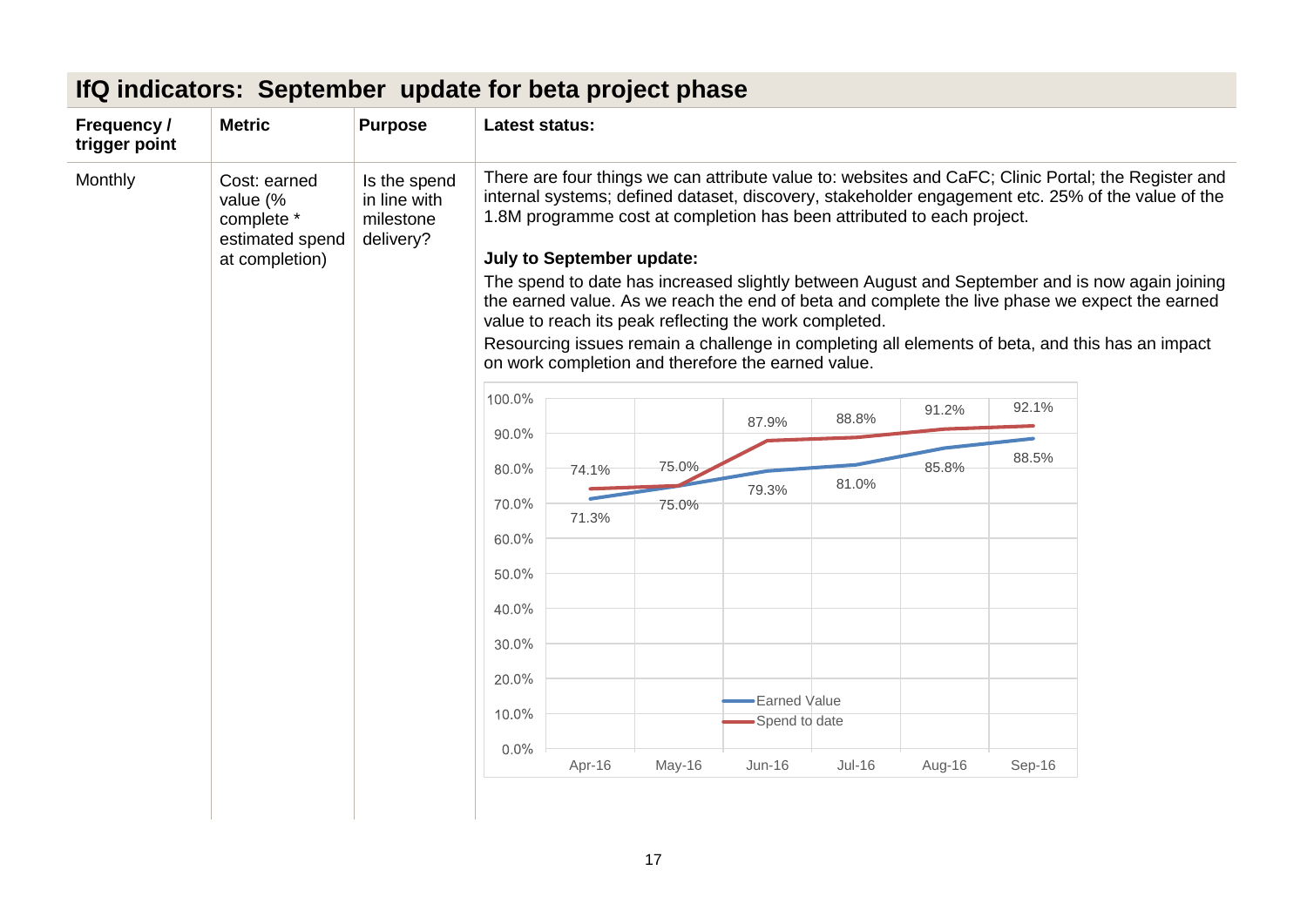| Frequency /<br>trigger point | <b>Metric</b>                                                                                                                                          | <b>Purpose</b>                                                                                          | <b>Latest status:</b>                                                                                                                                                                                                                                                                                                                                                                                                                                                                                                                                                                                                                                                                                                                                                                                                                                                                                                                                                                                                                                                                                                                                                                                                                                                                                                                                                                            |
|------------------------------|--------------------------------------------------------------------------------------------------------------------------------------------------------|---------------------------------------------------------------------------------------------------------|--------------------------------------------------------------------------------------------------------------------------------------------------------------------------------------------------------------------------------------------------------------------------------------------------------------------------------------------------------------------------------------------------------------------------------------------------------------------------------------------------------------------------------------------------------------------------------------------------------------------------------------------------------------------------------------------------------------------------------------------------------------------------------------------------------------------------------------------------------------------------------------------------------------------------------------------------------------------------------------------------------------------------------------------------------------------------------------------------------------------------------------------------------------------------------------------------------------------------------------------------------------------------------------------------------------------------------------------------------------------------------------------------|
| Monthly                      | Stakeholder<br>engagement:<br>combined<br>stakeholder<br>engagement<br>score - internal<br>plus external<br>stakeholder<br>events or<br>communications | Are we<br>keeping<br>stakeholders<br>with us? Is it<br>getting better<br>or worse?                      | July<br>In July we launched the beta versions of the clinic portal and website to clinic staff only. This was<br>communicated via clinic focus as we were busy preparing for the beta site to go live.<br>Total combined score $= 1$<br><b>August</b><br>In August we launched the public beta version of the new website. We have run a social media<br>awareness campaign alongside this to encourage people to complete the survey and provide their<br>feedback. We contacted the members of our stakeholder groups to make them aware that the<br>beta site was live. We didn't hold any formal stakeholder meetings but we engaged with clinic staff<br>via clinic focus and asked them to log into the beta version of the portal.<br>Total combined score $=$ 3<br><b>September</b><br>The feedback on the beta version of the new website continued and we promoted this using our<br>social media channels. We included articles in the September edition of clinic focus about giving<br>feedback on the beta version of the website and what's happening with the second phase of the<br>clinic portal. We held a workshop for clinic staff for them to give their views about how we present<br>data on the new CaFC tool. We also sent separate communications to the EPRS providers (who<br>supply the systems by which clinics submit data to us).<br>Total combined score $= 5$ |
| Monthly                      | Risks: sum of<br>risk scores<br>$(L \times I)$                                                                                                         | Is overall risk<br>getting worse<br>or better<br>(could<br>identify death<br>by a<br>thousand<br>cuts)? | July to September update:<br>The line graph below represents the overall IfQ risk score, which combines the perceived impact<br>and likelihood of the current risks each month. The overall risk score for the IfQ programme has<br>increased significantly following a review done by the project team. It reflects both an actual<br>increase in risk (and issues) and the team's due diligence in updating the risk log to reflect the<br>latest events. The increase relates primarily to the latest issues around the withholding of<br>contractor resource, and resulting strains on internal resources, with business as usual also<br>impacting at times on IfQ work. This is compounded by the programme timeline having to be<br>extended, as key programme resources are leaving or about to depart the organisation.                                                                                                                                                                                                                                                                                                                                                                                                                                                                                                                                                                 |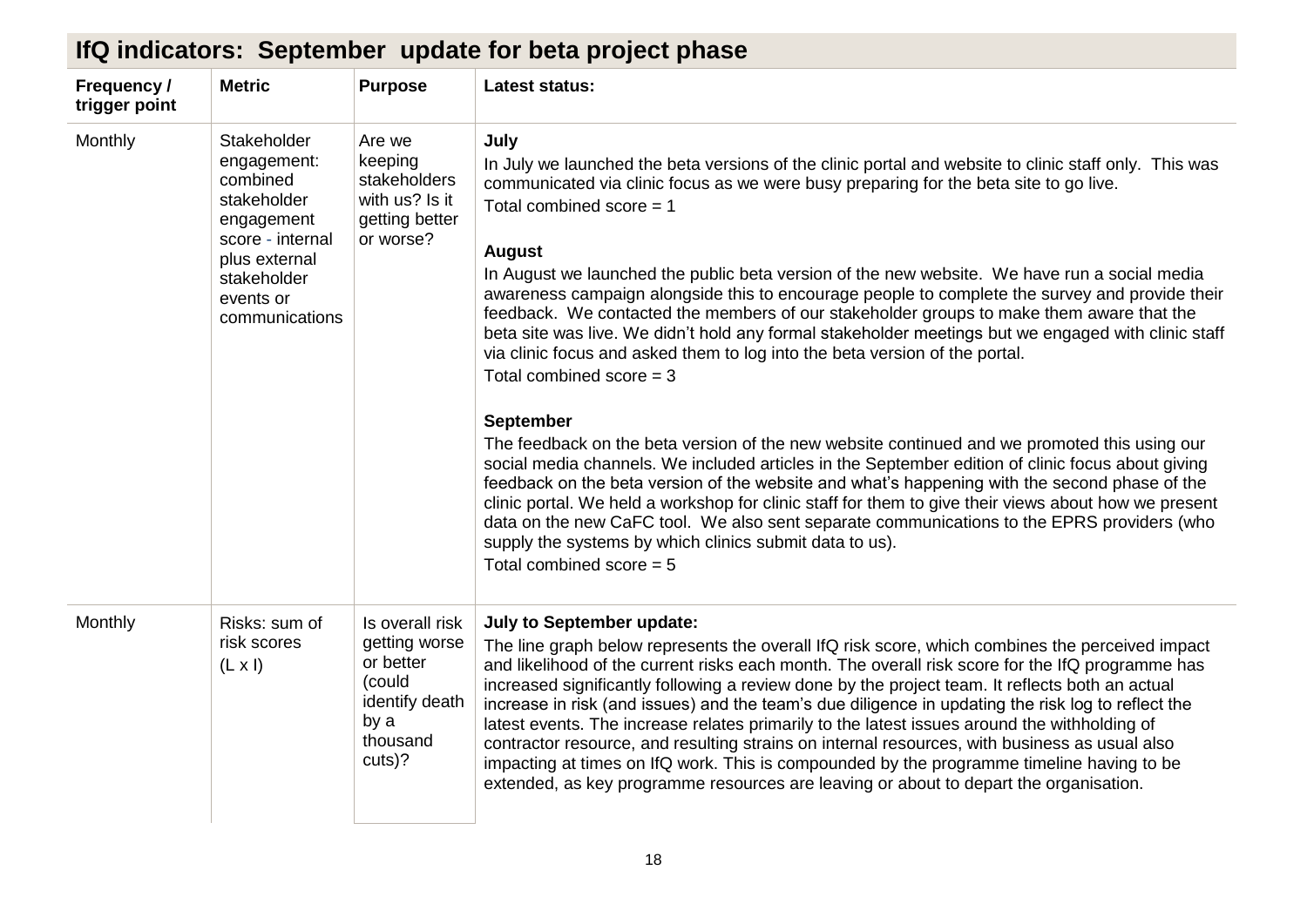| Frequency /<br>trigger point | <b>Metric</b> | <b>Purpose</b> | <b>Latest status:</b>                                                                                                                                                                                                                                                                                                                                                                                                                                                                                                      |                                                                       |
|------------------------------|---------------|----------------|----------------------------------------------------------------------------------------------------------------------------------------------------------------------------------------------------------------------------------------------------------------------------------------------------------------------------------------------------------------------------------------------------------------------------------------------------------------------------------------------------------------------------|-----------------------------------------------------------------------|
|                              |               |                | The major risks are associated with timescales, quality, financial, development, data security and<br>business continuity.<br>350<br>288<br>300<br>250<br>172<br>170<br>168<br>200<br>133<br>150<br>100<br>61<br>61<br>46<br>50<br>$\pmb{0}$<br>$Jun-16$<br><b>Jul-16</b><br>Sep-16<br>Aug-16<br>■1-Insignificant<br>3-Moderate<br>■2-Minor<br>■4-Major<br>Timescales<br>Stakeholder Engagement<br>Service transition<br>Resources<br>Reputation<br>Regulatory monitoring<br>Quality<br>Patient information<br>Operational | Inherent<br><b>Risk</b><br>Score<br>-Residual<br><b>Risk</b><br>Score |
|                              |               |                | Financial<br>Development<br>Design<br>Data security<br><b>Clinic Costs</b><br><b>Business Continuity</b><br>$\overline{7}$<br>$\pmb{0}$<br>$\overline{2}$<br>3<br>$\sqrt{5}$<br>$\,6$<br>$\overline{\mathbf{4}}$<br>1                                                                                                                                                                                                                                                                                                      | 8<br>$\boldsymbol{9}$                                                 |